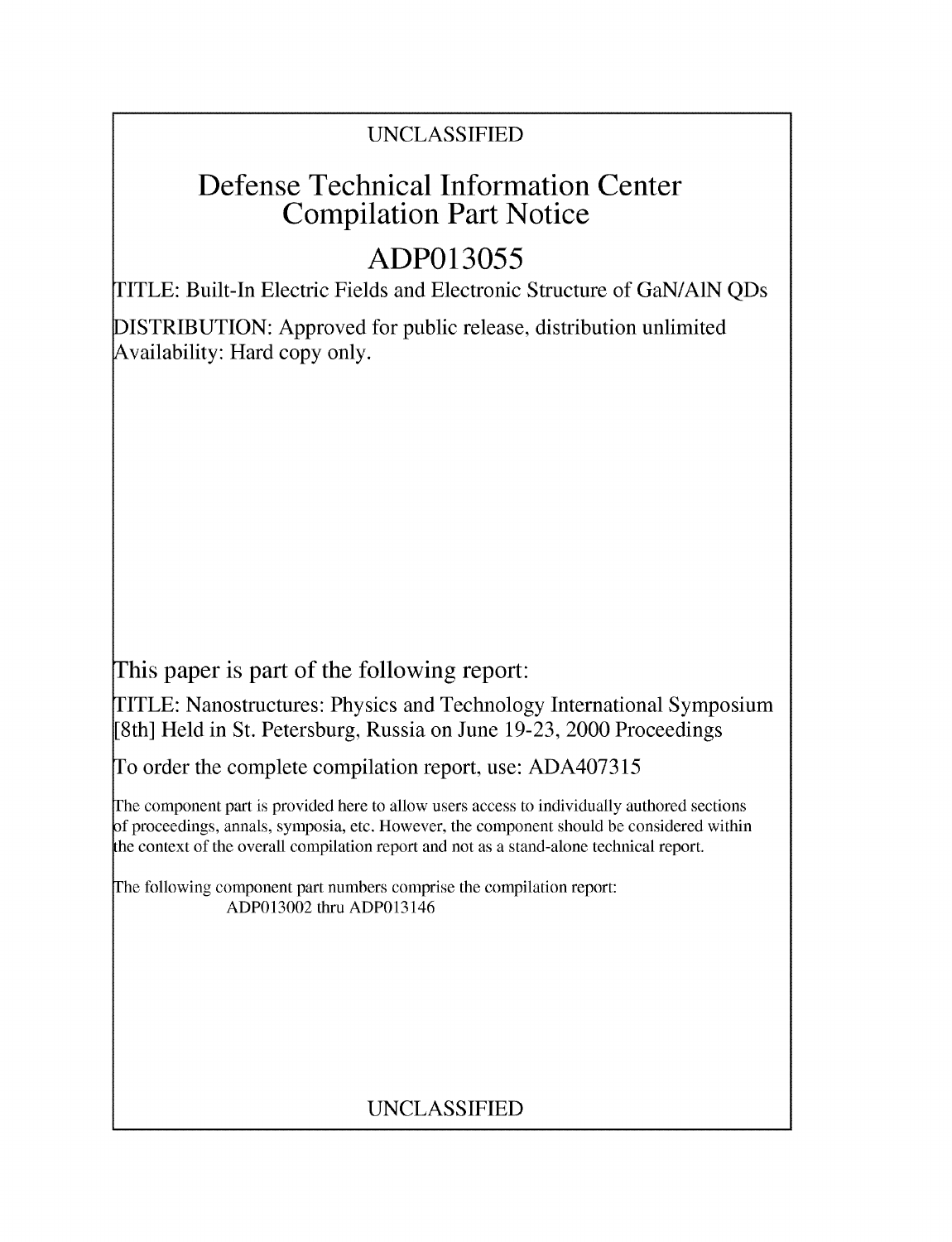#### **Built-in electric fields and electronic structure of GaN/AlN QDs**

A. D. Andreev<sup>†</sup> and *E. P. O'Reilly* $\ddagger$ 

**T** Joffe Physico-Technical Institute, St Petersburg, Russia

-: Physics Department, University of Surrey, Guildford, GU2 5XH, UK

**Abstract.** We present a theory of the electronic structure of GaN/AIN QDs including built-in strain and electric field effects. **A** simple analytical formula is derived for the Fourier transform of the built-in electrostatic potential. The QD carrier spectra and wave functions are calculated using an original method we have developed based on an 8-band *k-P* model. It is shown that due to the strong built-in electric field, the holes are localized in the wetting layer just below the QD bottom, while electrons are pushed up to the pyramid top. The energy of the ground optical transition is found to be in good agreement with available experimental data.

#### **Introduction**

Wide-bandgap nitride-based quantum well (QW) and dot structures have significantly different properties compared to the "classical" GaAs-based QW and QD structures. Whereas GaAs and most other III-V compounds have a cubic (zinc-blende) crystal structure, GaN and related nitride alloys generally have a hexagonal (wurtzite) structure, which leads to strong built-in piezoelectric fields in heterostructures, of the order of MV/cm. As a consequence, self-organized GaN/AIN QDs can exhibit a large red shift in the energy of the photoluminescence maximum, with interband emission reported about 0.5 eV below the GaN bulk bandgap **[ 1.**

The main aim of this paper is to study theoretically the influence of built-in electric fields on the electronic structure of hexagonal GaN/AIN QD structures and to compare the results with available experimental data. To the best of our knowledge, we present the first theoretical investigation of the carrier states in GaN-based QDs, which we carry out in the framework of a multi-band  $\mathbf{k} \cdot \mathbf{P}$  model, including the effects of the 3D strain and built-in electric field distributions.

#### **1. Built-in strain and electric fields**

The calculation of the spatial strain distribution in a **QD** structure requires the solution of a **3D** problem in elasticity theory, often for a non-trivial quantum dot shape. In this paper we introduce a novel approach based on a Green's function tensor formalism to calculate the 3D strain distribution in QD structures of arbitrary shape, and with hexagonal crystal symmetry. We derive an analytical expression for the Fourier transform of the QD strain tensor, valid for the case when the elastic constants of the QD and matrix materials are equal. We then obtain a compact analytical expression for the Fourier transform of the strain tensor. The 3D spatial distribution of the strain tensor is then found easily as the sum of the Fourier series.

A schematic 3D view of the GaN/AIN QD considered in this paper is shown in Fig. 1 (a), with cross-section shown in Fig. 1(b) (view in  $x-z$  plane). In the calculations below, the shapes of the QDs are as presented in Fig. 1, with the sizes and vertical repeat distances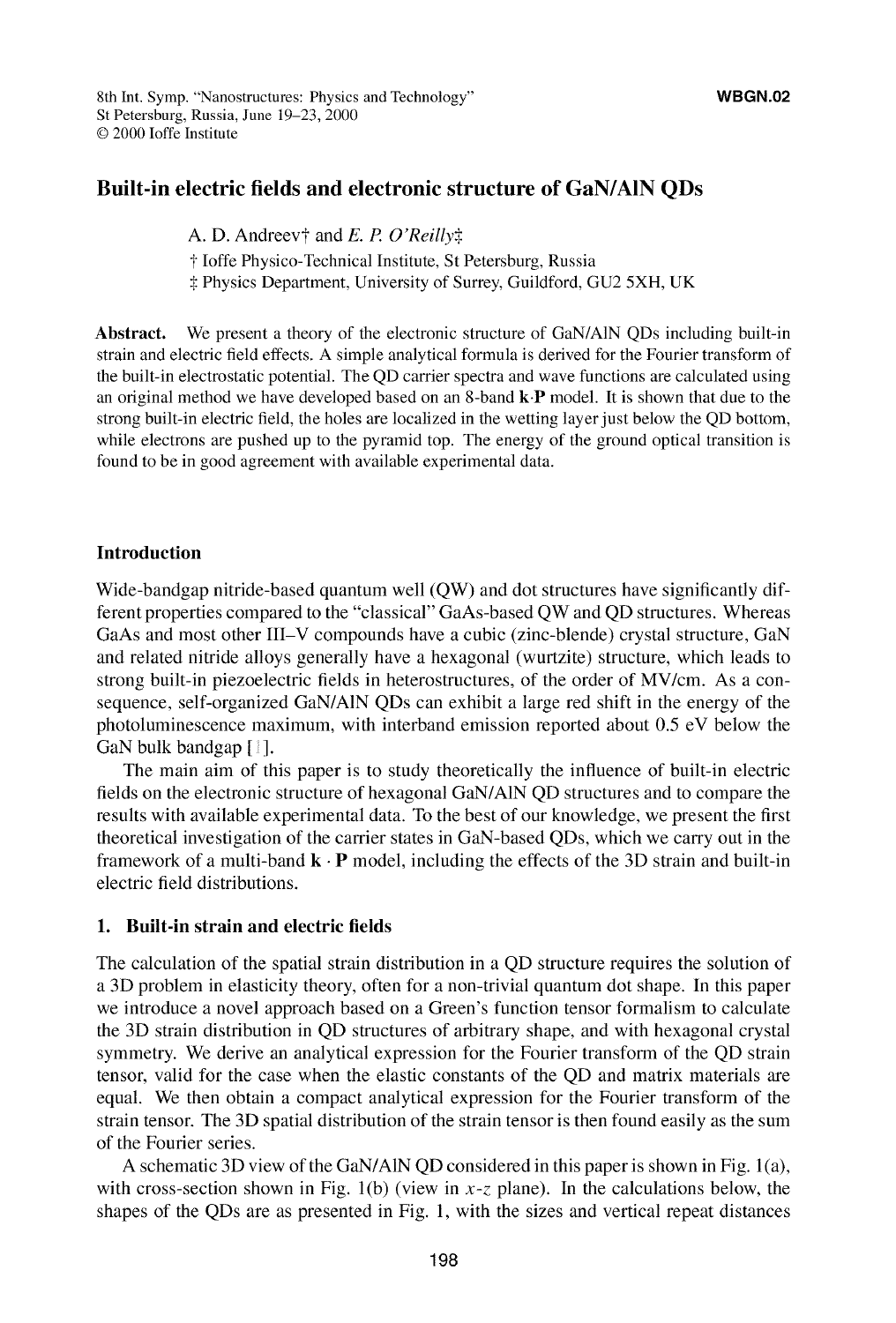

Fig. **1.** Showing schematic diagrams of GaN/AIN QDs shaped as truncated hexagonal pyramids (a) 3D view of a single QD standing on a wetting layer; and (b) view of the QD structure in the  $x-z$  plane. (c) Position dependence of the strain tensor components along the (01T0) direction,  $x = z = 0.$ 



Fig. 2. (a) Calculated variation of the built-in electrostatic potential components,  $\varphi$ , and total electric field, **E**, along the (0001) direction ( $x = y = 0$ ). Solid line: Total built-in electrostatic potential,  $\varphi_{\text{total}}$ , found as the sum of the strain-induced piezoelectric potential,  $\varphi_{\text{strain}}$ , (dot-dashed line) and the spontaneous polarisation term,  $\varphi_{\text{spon}}$  (dashed line). (b) Contour plot of the variation in the total built-in electrostatic potential,  $\varphi_{\text{total}}$  in the x-z plane (y = 0). The darkest areas show regions of low potential (where holes are trapped), and the brighter areas regions of higher potential (where electrons are trapped). The numbers in boxes show the magnitude of the potential (in  $eV$ ) along the different contour lines.

used taken from experimental data  $[2]$ . Figure 1(c) shows the calculated variation of the strain tensor components along the  $(01\overline{1}0)$  direction. The magnitudes of the the strain fields peak near the pyramid edges, with smoother variations away from the edges. We have used a similar technique to calculate the Fourier transform of the built-in electric field, including the strain-induced piezoelectric field and the contribution due to the spontaneous polarization. The two sets of field terms give approximately equal contributions to the calculated built-in electric field in GaN/A1N QD structures, where the overall electric field magnitude can be of the order of several MV/cm. For example, using the piezoelectric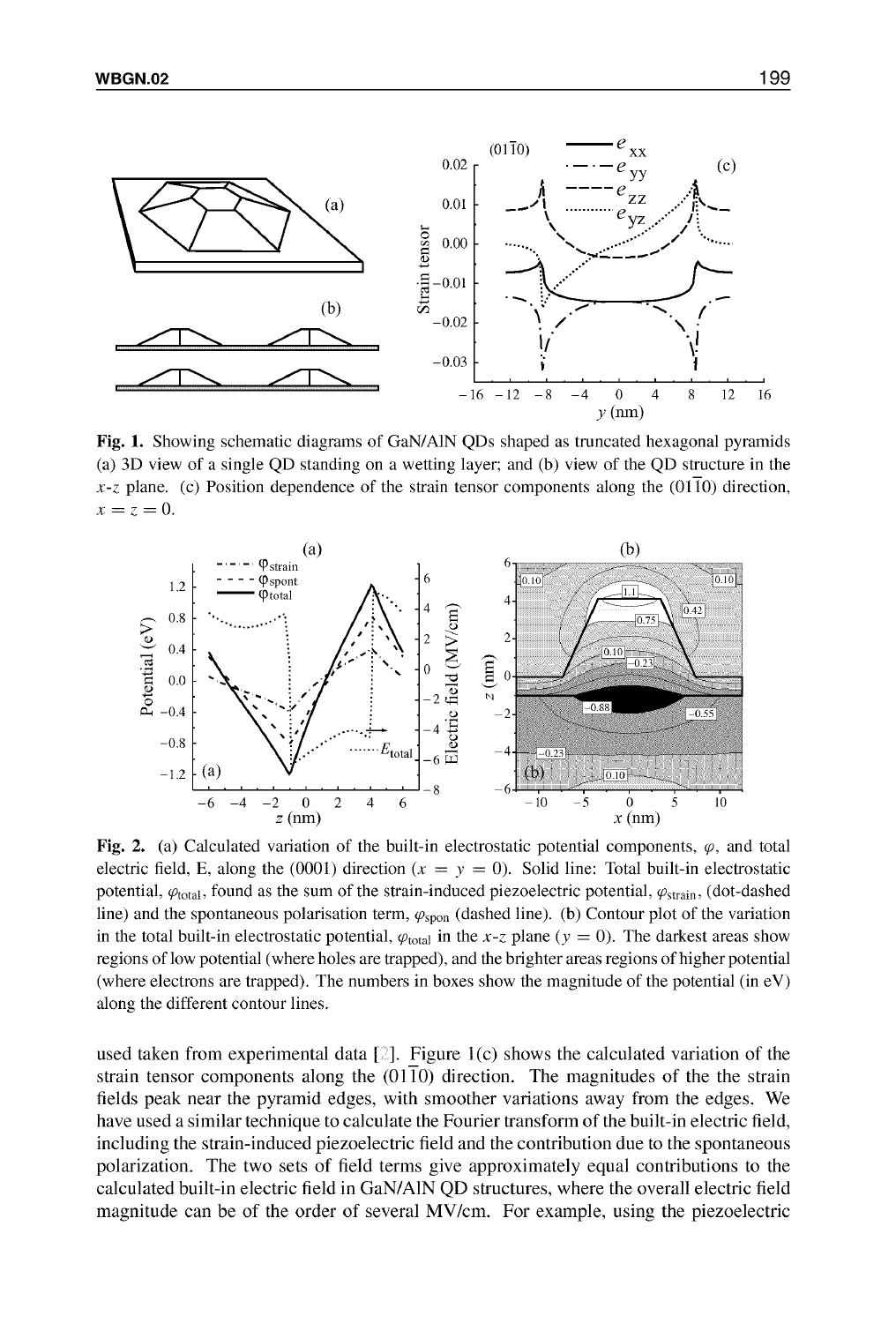

**Fig. 3.** Probability density distribution,  $|\Psi(\mathbf{r})|^2$  for the first electron (a) and hole (b) states in the GaN/AIN QD. (c) Calculated dependence of the ground state transition energy **El** -H **I** on **QD** height for different assumed values of the spontaneous polarization difference,  $\Delta P_{\text{spont}} = P_{\text{OD}} - P_{\text{M}}$ .

constants and spontaneous polarization values predicted by Bernardini *et al. [* **],** we find the electric field in a GaN/AIN QD of height 4.1 nm to be around 6 MV/cm at the QD base and 4 MV/cm at the QD top (see Fig. 2(a)). Such giant built-in electric fields are characteristic for GaN/AIN QD structures.

#### **2. Electronic structure**

We use an efficient technique to calculate the carrier energy spectrum and wave functions in a semiconductor heterostructure containing QDs of arbitrary shape. The method is a natural combination of the plane-wave expansion and Fourier transform techniques used to derive the built-in strain and electric field distributions. Each carrier wave function is expressed in a series expansion based on a suitable set of bulk states. The coefficients of the series and the carrier energy levels in any QD are then found as the eigenvectors and eigenvalues of a Hamiltonian matrix, all of whose matrix elements can be found analytically. The proposed technique does not require explicit calculation of the 3D spatial distribution of the built-in strain and electric fields. This makes the method effective and fast not only for spectrum calculations, but also for further modeling of the optical properties of the QD structures.

The built-in electric field has a crucial influence on the carrier states in GaN/AIN QDs. The electrons are pushed up to the QD top and holes are pushed down into the wetting layer below the QD. In addition, both electrons and holes experience a significant lateral confinement due to the built-in electrostatic potential (see Fig. 2(b)). This creates an effective 3D potential for electrons and holes, with flat, circular symmetry. The form of the electron and hole wavefunctions in GaN/AIN QDs is therefore very similar to what would be expected for an infinitely deep flat cylinder (see Fig. 3(a,b)).

Finally, the calculated dependence of the energy position of the first PL maximum on QD size is found to be in good agreement with two experimental points from **[ ]** for "large" and "small" GaN/AIN QDs (heights respectively  $\sim$ 4 nm and 2 nm), if we assume that the difference between the spontaneous polarization values of GaN and AIN,  $\Delta P_{\text{spont}} \approx 0.032 \text{ C/m}^2$  (see Fig. 3(c)). This value of  $\Delta P_{\text{spont}}$  is ~40% smaller than the one of 0.052 C/m<sup>2</sup> calculated by Bernardini, *et al.* [3], but is consistent with other experimental data and analysis on GaN/AlGaN heterostructures  $[4, 5, 6]$ . We conclude